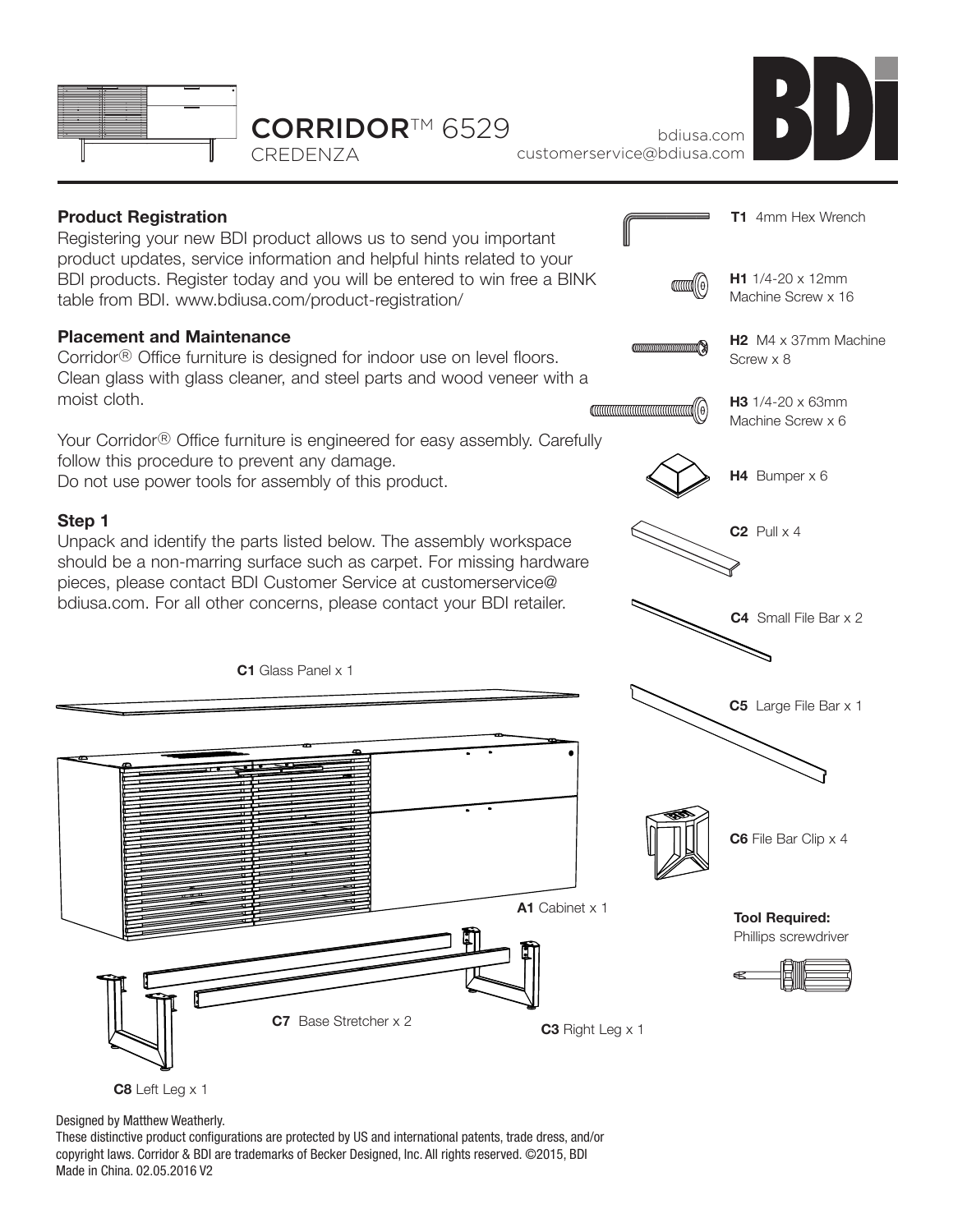### **Step 2 - Build Base Assembly**

Slide **Left Leg C8** and **Right Leg C3** into **Base Stretcher C7** and attach by using **Hex Wrench** and **Screw H1.**



**Step 3 -** Attach **Leg Assembly** to **Cabinet** using **Screws H1** and **H3** and tighten with **Hex Wrench**.





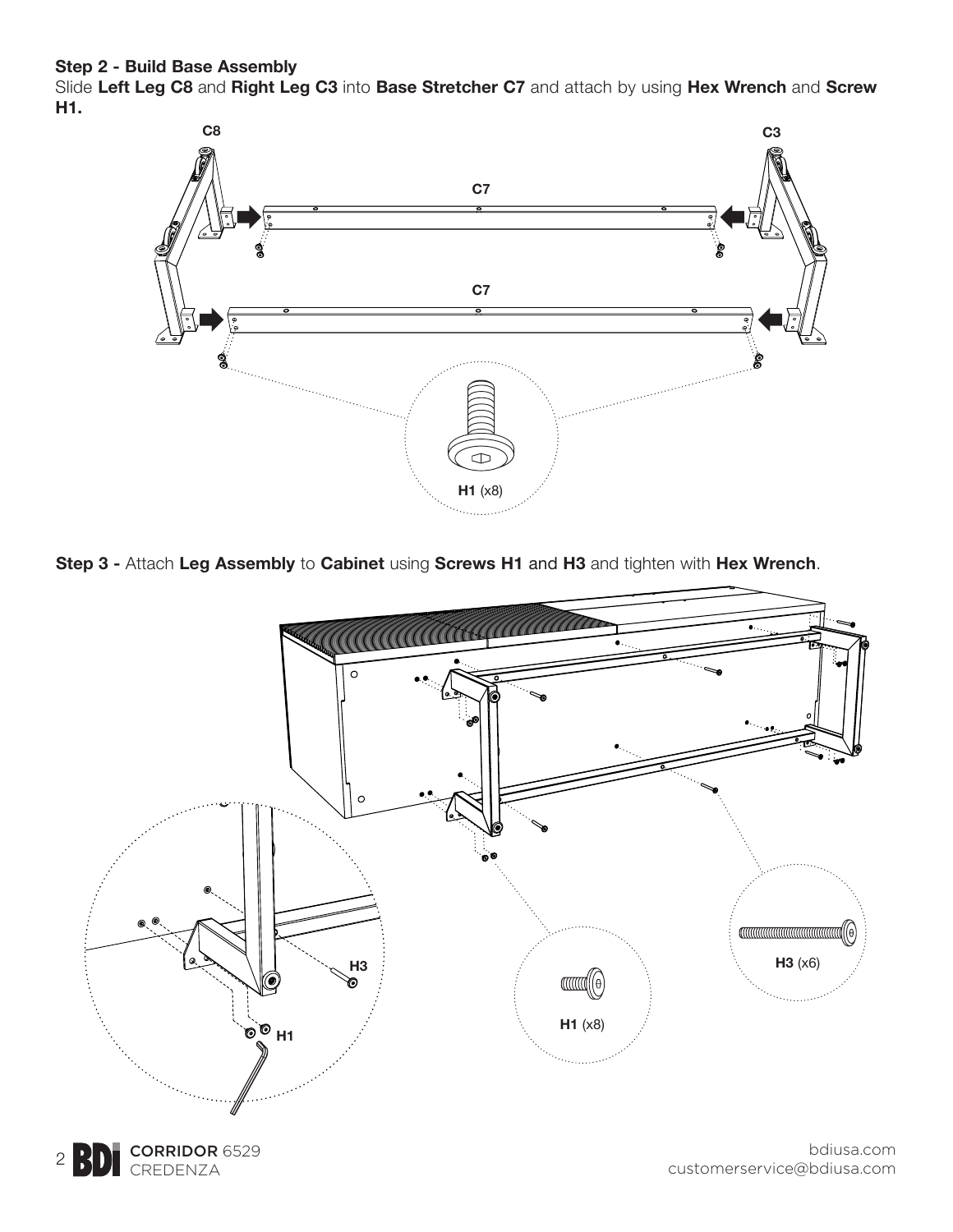**Step 4 -** Install **Bumpers H4** in locations shown below onto the top of cabinet. Carefully position **Glass Panel** flush with the edges of cabinet.



**Step 5 -** Attach **Pulls C2** to cabinet door and drawers using **Screws H2** and tighten with a Phillips screwdriver.

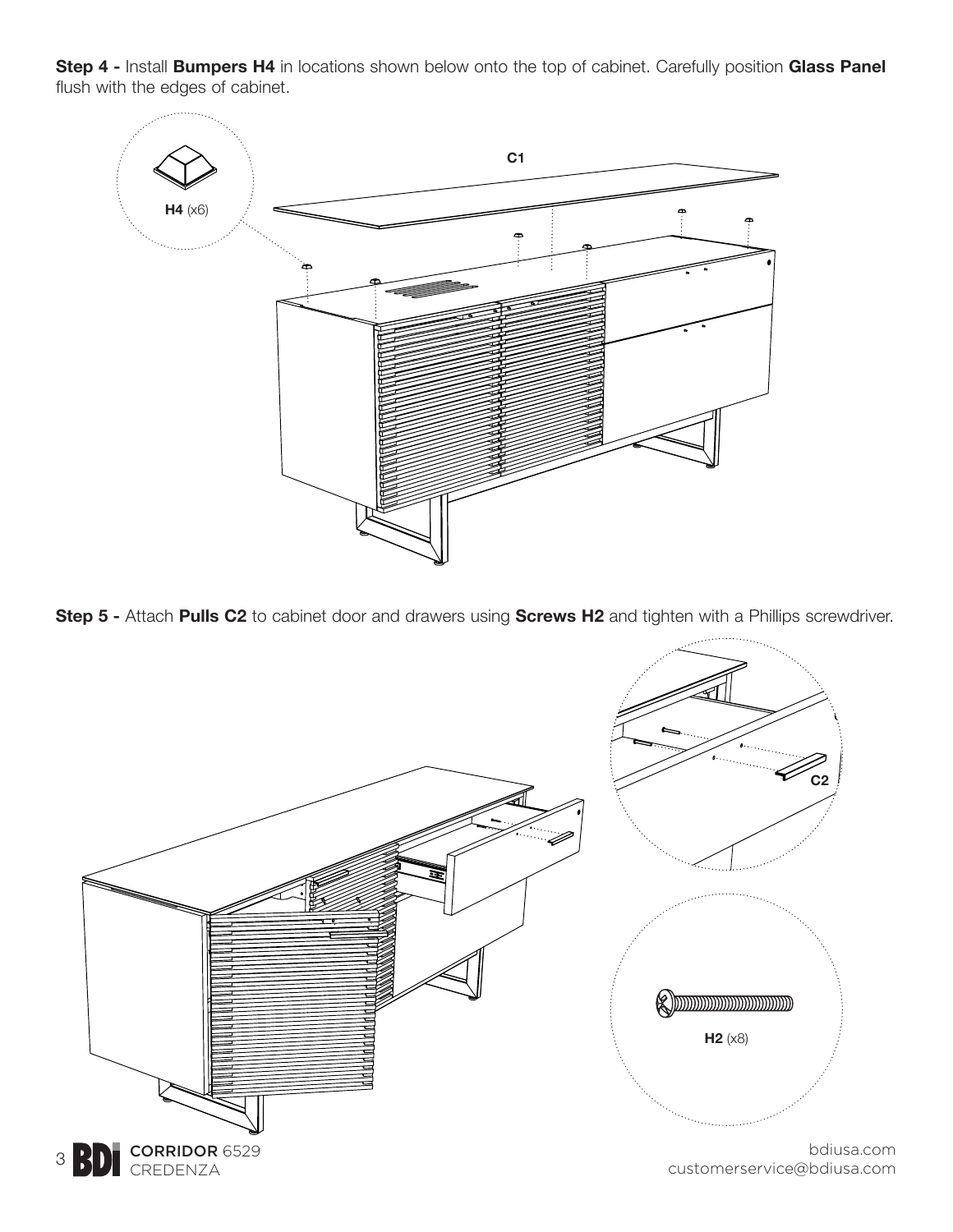#### **Step 7 - File Bar Installation (Option A)**

For files facing forward, attach **File Bar Clip C6** to both ends of **Small File Bar C4** as shown.

For letter files, use the outer notches on the front and back of the drawer. For legal files, use the inner notches.



#### **Step 8 - File Bar Installation (Option B)**

For files facing sideways**,** attach **File Bar Clip C6** to both ends of **Large File Bar C5** as shown. Place the file bar assembly in the notches located on the left and right drawer side panels. For side facing legal files, skip this step altogether.



![](_page_3_Picture_7.jpeg)